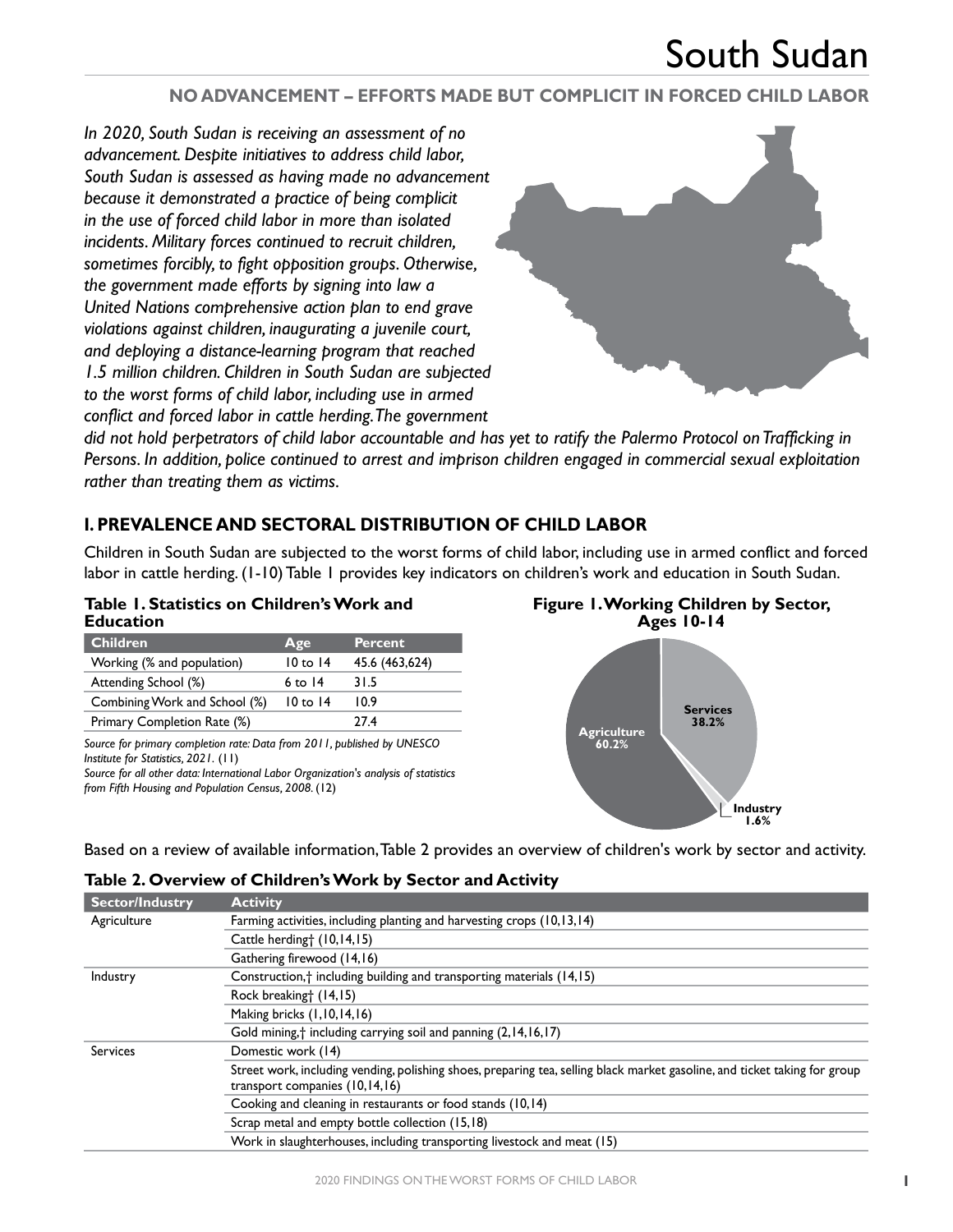**NO ADVANCEMENT – EFFORTS MADE BUT COMPLICIT IN FORCED CHILD LABOR**

#### **Table 2. Overview of Children's Work by Sector and Activity (Cont.)**

| Sector/Industry                                        | <b>Activity</b>                                                                                         |
|--------------------------------------------------------|---------------------------------------------------------------------------------------------------------|
| Categorical Worst<br>Forms of Child Labor <sup>+</sup> | Forced labor in brickmaking, cattle herding, gold mining, and market vending (14,16,19-21)              |
|                                                        | Commercial sexual exploitation, sometimes as a result of human trafficking (2,14,16,19)                 |
|                                                        | Forced recruitment of children by state and non-state armed groups for use in armed conflict (14,21-23) |

† Determined by national law or regulation as hazardous and, as such, relevant to Article 3(d) of ILO C. 182.

‡ Child labor understood as the worst forms of child labor *per se* under Article 3(a)–(c) of ILO C. 182.

The 2018 Agreement on the Resolution of the Conflict in the Republic of South Sudan (R-ARCSS) mandates the release and reintegration of child soldiers by all armed groups. (14,24) During the reporting period, signatories to the R-ARCSS recommitted to a UN Action Plan to end and prevent all grave violations against children, including recruitment and use in armed conflict. (25) Despite this commitment, evidence suggests that the South Sudan People's Defense Force (SSPDF), the national army of South Sudan, continued to forcibly recruit children in 2020. (10,22,26) The government continued to participate in child soldier release and reintegration ceremonies, but it did not hold SSPDF officers criminally accountable for the unlawful recruitment and use of children. (23)

Since the onset of the conflict in December 2013, government and opposition forces have recruited more than 19,000 children. (14,27) The number of grave violations decreased significantly in the second half of the reporting period, as parties to the R-ARCSS began to observe a ceasefire. (28) Many former child combatants have since been released or are no longer classified as children. (14,29) Nevertheless, both government and non-state armed groups, including the SSPDF and Sudan People's Liberation Army – In Opposition (SPLA-IO), recruited and used children as young as age 12, sometimes forcibly. (21,22) Four children were between the ages of 13 and 14 years old; the rest were between 15 and 17 years old. (10)

Recruitment rates spiked in January and February 2020 ahead of a planned ceasefire, and observers documented systematic recruitment of children through June 2020. (10,14,22,28,30) SSPDF Division 4 commander Brigadier General James Galiak Kai, under Vice President Taban Deng Gai, and Major General Turuk Khor of SPLA-IO Division 4A, both led forced recruitment drives during the reporting period. (26) Other perpetrators include a range of opposition groups, including the National Salvation Front-Khalid Butrus and the South Sudan National Liberation Movement. (28) In some instances, local commissioners carried out recruitment drives on behalf of the state's National Security Services and the SSPDF. (22,30,31) In Warrap, elements of South Sudan's National Security Services and SSPDF leveraged a cattle extortion scheme to procure children and young men of fighting age. Non-signatories to the ceasefire, including Paul Malong's South Sudan United Front and the National Salvation Front, also forcibly abducted children from their homes, schools, and communities. (14,22,29,30,32)

Children were subjected to rape and sexual slavery by armed elements; some were forced to serve as "wives" of commanders and members of armed groups. (14,33) This sexual exploitation has political and commercial elements because it is used as in-kind payment for fighters. (10) Although some children joined voluntarily, they were later unable to leave the groups at will. (9,22,34) Children affiliated with non-state armed groups performed active combat roles, perpetrated violence against civilians, and recruited other children. They also collected firewood, manned checkpoints, and carried out other support roles, including as cooks, porters, spies, and bodyguards to senior officers. (14,19,34)

An even greater number of children fight as part of local community defense forces. (16) Children abducted by armed pastoralists may be forcibly incorporated into heavily militarized cattle rustling networks. Older boys are forced to work as soldiers, herders, or cattle rustlers. (10) Younger children tend to smaller livestock, and teenagers serve as auxiliaries for armed pastoralists or self-defense groups. (35,36) Among certain tribes, cattle raiding marks a rite of passage to adulthood. (35,36) An estimated 10,000 children are engaged in herding cattle throughout the country. Some of these children are used in armed cattle raids on other tribes. (10)

As of December 2020, South Sudan hosted approximately 1.6 million IDPs, with 2.2 million South Sudanese refugees living in neighboring countries. These groups, including orphaned children, were at increased risk of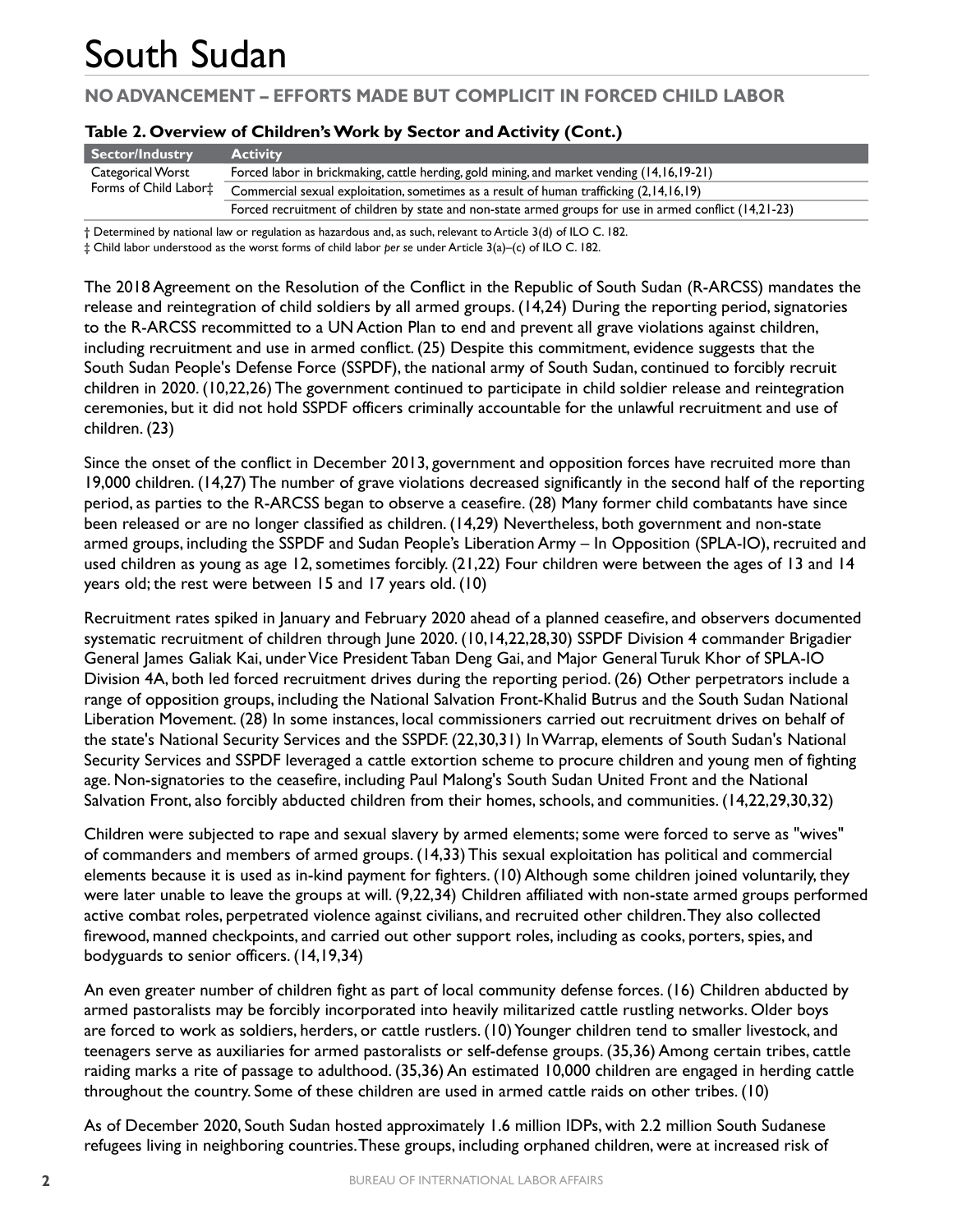## **NO ADVANCEMENT – EFFORTS MADE BUT COMPLICIT IN FORCED CHILD LABOR**

human trafficking and other forms of labor exploitation. (21) UNICEF has registered over 26,000 unaccompanied minors since the onset of the conflict. These children are particularly vulnerable to abduction for forced labor or commercial sex. (8,19,37,38) South Sudan has never conducted a comprehensive child labor survey, so information about sectors in which child labor occurs is unavailable. (14)

Research suggests that border closures and restrictions on regional travel to contain the COVID-19 pandemic led to an increase in human trafficking, as criminal networks exploited unofficial entry points. Kenyan, Ethiopian, and Eritrean business owners recruited and exploited their compatriots who entered South Sudan, including girls who were forced into domestic servitude. (21) Children employed in hotels, restaurants, and construction were forced to work for little or no pay, and some were subjected to sex trafficking. (21) Girls in rural areas, meanwhile, who gather firewood or collect water are at risk of violence and sexual exploitation. In gold mining regions, children work alongside their families in artisanal mining operations, especially in the Kapoeta area of Equatoria. (10) An estimated 7,600 children are employed in mining, shops, and other work in the informal economy in Kapoeta. There is anecdotal evidence of children selling a drug known as "Five," a street name for Diazepam, a benzodiazepine. The drug is imported from Uganda and sold and consumed by children on the streets. (10)

South Sudan's out-of-school rate is one of the highest in the world, with an estimated 1 in 13 children expected to complete a full cycle of primary education. (3,37,39) In 2020, before the onset of the pandemic, South Sudan's out-of-school population reached a record 2.8 million. Conflict, flooding, and the pandemic, among other shocks, led to additional school closures and a subsequent increase in child marriages and child labor during the reporting period. (21,40) Poor families exchanged their young daughters for a bride price, or as restitution following inter-communal conflict. (10) Girls forced into marriages as compensation for inter-ethnic killings are subsequently subjected to sexual slavery or domestic servitude. (10,21) In both situations, girls were subjected to forced domestic labor. Ongoing fighting hindered the government's ability to deliver aid, provide education, and address the worst forms of child labor. (10,14,39) Moreover, South Sudan's education sector is chronically underfunded. Public school teachers were paid sporadically, leading to low morale and frequent absenteeism. (10,14) In addition to the abduction and use of children, ongoing military operations in conflict-affected areas forced teachers to flee. Armed groups, including government forces, continue to occupy schools in contested areas, although school occupations decreased significantly during the reporting period. (10,14) Government forces occupied at least two schools at the close of the reporting period. (41)

Although the Constitution and the Child Act provide for free primary education, in practice, many families must contribute school fees to pay teacher salaries and other related costs, which may be prohibitive. (37,39,42) In addition, children in pastoralist communities generally lack access to schools, materials, or teachers. (35)

## **II. LEGAL FRAMEWORK FOR CHILD LABOR**

South Sudan has ratified most key international conventions concerning child labor (Table 3).

#### **Table 3. Ratification of International Conventions on Child Labor**

|  | <b>Convention</b>                                                                          | ${\sf Ratification}^+$ |
|--|--------------------------------------------------------------------------------------------|------------------------|
|  | ILO C. 138, Minimum Age                                                                    |                        |
|  | ILO C. 182, Worst Forms of Child Labor                                                     |                        |
|  | UN CRC                                                                                     |                        |
|  | UN CRC Optional Protocol on Armed Conflict                                                 |                        |
|  | UN CRC Optional Protocol on the Sale of Children, Child Prostitution and Child Pornography |                        |
|  |                                                                                            |                        |



Palermo Protocol on Trafficking in Persons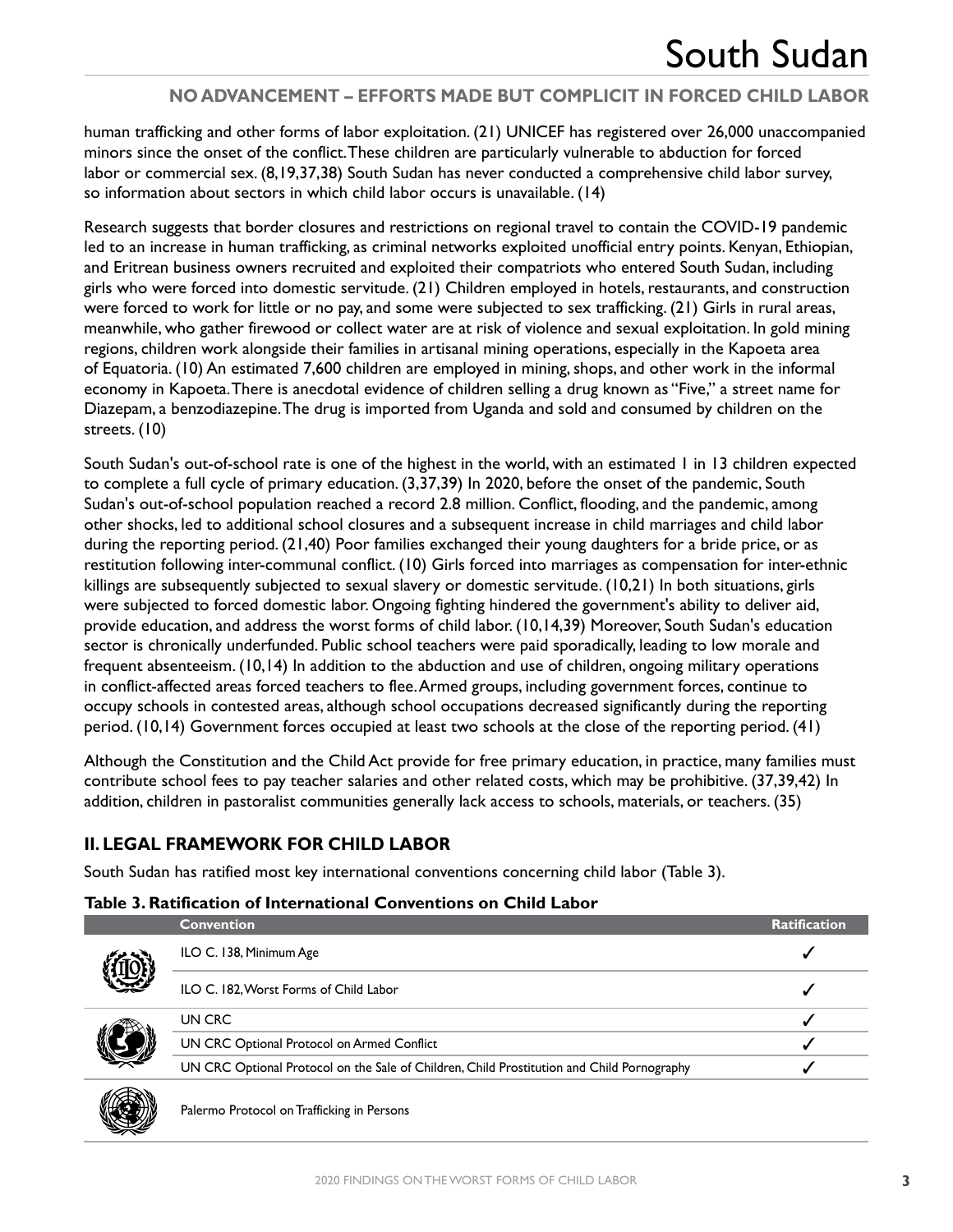## **NO ADVANCEMENT – EFFORTS MADE BUT COMPLICIT IN FORCED CHILD LABOR**

The government has established laws and regulations related to child labor (Table 4). However, gaps exist in South Sudan's legal framework to adequately protect children from the worst forms of child labor, including the compulsory education age.

| <b>Standard</b>                                                                            | <b>Meets</b><br><b>International</b><br><b>Standards</b> | Age             | <b>Legislation</b>                                                                                                                                                |
|--------------------------------------------------------------------------------------------|----------------------------------------------------------|-----------------|-------------------------------------------------------------------------------------------------------------------------------------------------------------------|
| Minimum Age for Work                                                                       | Yes                                                      | $\overline{14}$ | Section 12 of the Labor Act; Article 25(3) of the Child Act (43,44)                                                                                               |
| Minimum Age for Hazardous<br>Work                                                          | Yes                                                      | 18              | Sections 12 and 13 of the Labor Act; Articles 22(3), 24(1), and 25(1) of the Child<br>Act (43,44)                                                                 |
| <b>Identification of Hazardous</b><br>Occupations or Activities<br>Prohibited for Children | Yes                                                      |                 | Article 25(2) of the Child Act (43)                                                                                                                               |
| Prohibition of Forced Labor                                                                | Yes                                                      |                 | Articles 10(1) and 13(2)(a) of the Labor Act; Articles 277-279 of the Penal<br>Code; Article 13 of the Constitution (44-46)                                       |
| Prohibition of Child Trafficking                                                           | Yes                                                      |                 | Article 13(2) of the Labor Act; Article 22(3)(b) of the Child Act; Articles 276<br>and 278-282 of the Penal Code (43-45)                                          |
| <b>Prohibition of Commercial</b><br>Sexual Exploitation of Children                        | Yes                                                      |                 | Article 13(2)(b) of the Labor Act; Articles $22(3)(c)$ –(d), $22(4)$ , and $25(2)(m)$ of<br>the Child Act; Articles 258 and 276 of the Penal Code (43-45)         |
| Prohibition of Using Children<br>in Illicit Activities                                     | Yes                                                      |                 | Article 13(2)(c) of the Labor Act; Article 24(1) of the Child Act;<br>Article 383(3)(d) of the Penal Code (43-45)                                                 |
| Minimum Age for Voluntary<br><b>State Military Recruitment</b>                             | Yes                                                      | 18              | Article 31(1) of the Child Act; Section 22 of the Sudan People's Liberation Army<br>Act (43,47)                                                                   |
| Prohibition of Compulsory<br>Recruitment of Children by<br>(State) Military                | Yes                                                      |                 | Article 31(1) of the Child Act; Sections 20 and 22(2) of the Sudan People's<br>Liberation Army Act (43,47)                                                        |
| Prohibition of Military<br>Recruitment by Non-state<br><b>Armed Groups</b>                 | Yes                                                      |                 | Articles $31(1)$ , $31(2)$ and $32$ of the Child Act (43)                                                                                                         |
| <b>Compulsory Education Age</b>                                                            | No                                                       | $\overline{13}$ | Article 9.1(b) of the General Education Act; Article 14(1) of the Child<br>Act (43,48)                                                                            |
| Free Public Education                                                                      | Yes                                                      |                 | Article 6(a) of the General Education Act; Article 13(4)(b) of the Labour Code;<br>Article 14(1) of the Child Act; Article 29.2 of the Constitution (43,44,46,48) |

#### **Table 4. Laws and Regulations on Child Labor**

There are no regulations governing the Labor Act's implementation. In accordance with the Labor Act, the Ministry of Labor, Public Service and Human Resource Development (MOL) must draft and issue regulations to implement key elements related to child labor, including the number of hours and conditions for light work, the exceptions under which children age 16 may perform hazardous work, and a complete list of hazardous work. (9,44) Drafting regulations will require cooperation between MOL and the Ministry of Justice. (14)

On February 7, 2020, the government signed a comprehensive action plan to end all grave violations against children into law. (25)

Children are required to attend school only until age 13. This standard makes children between ages 13 and 14 particularly vulnerable to the worst forms of child labor because they are not required to be in school but are also not legally permitted to work. (14,43,48)

#### **III. ENFORCEMENT OF LAWS ON CHILD LABOR**

The government has established institutional mechanisms for the enforcement of laws and regulations on child labor (Table 5). However, gaps exist within the operations of enforcement agencies that may hinder adequate enforcement of their child labor laws.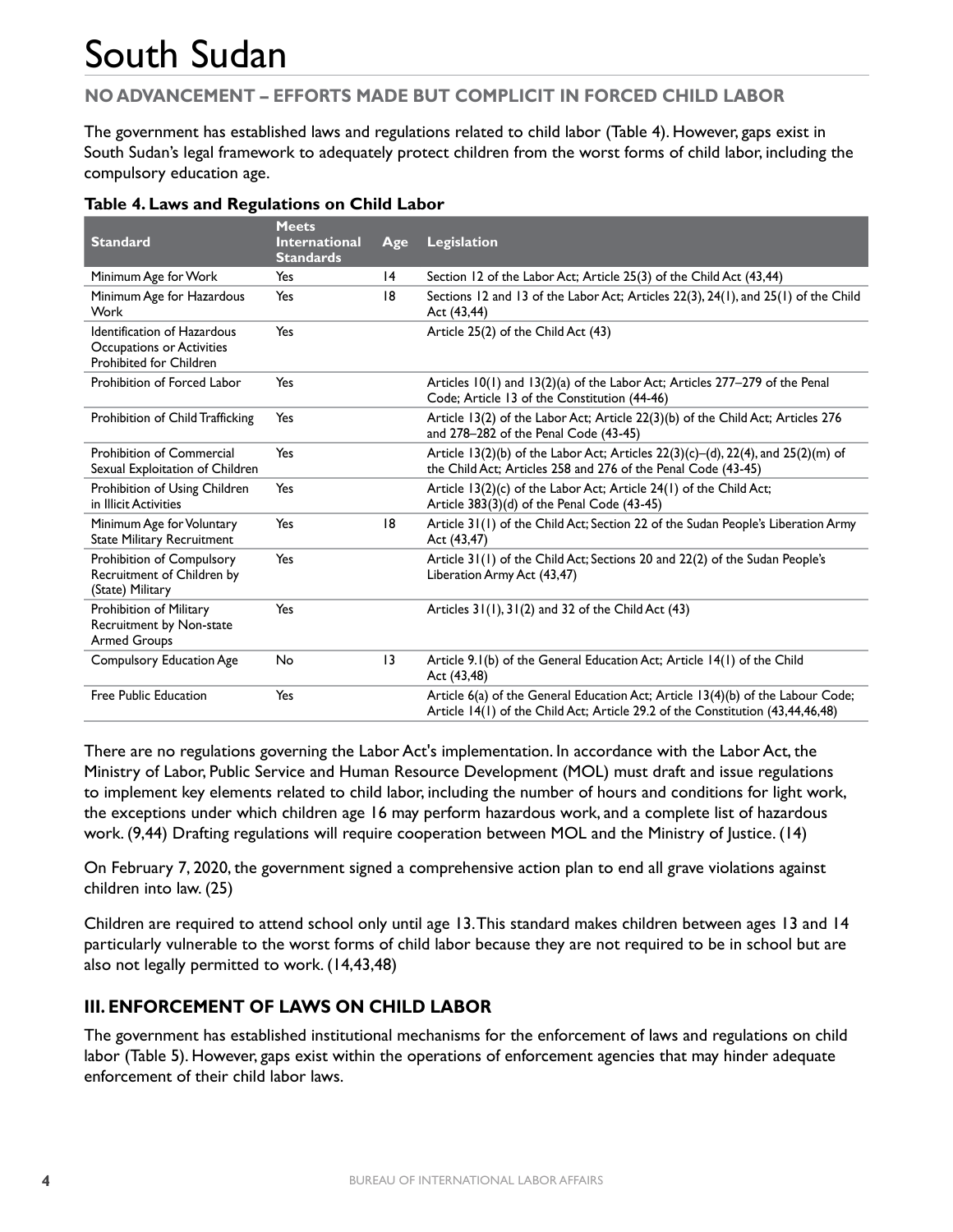### **NO ADVANCEMENT – EFFORTS MADE BUT COMPLICIT IN FORCED CHILD LABOR**

| <b>Organization/Agency</b>                                                                  | <b>Role</b>                                                                                                                                                                                                                                                                                                                                                                                |
|---------------------------------------------------------------------------------------------|--------------------------------------------------------------------------------------------------------------------------------------------------------------------------------------------------------------------------------------------------------------------------------------------------------------------------------------------------------------------------------------------|
| Ministry of Labor, Public<br>Service and Human<br>Resource Development                      | Enforces child labor laws, identifies child labor violations, and conducts workplace inspections. (14,43,44,49)                                                                                                                                                                                                                                                                            |
| South Sudan People's<br>Defense Force (SSPDF)<br>Directorate for Child<br><b>Protection</b> | Prevents the recruitment of children into the army, monitors barracks, identifies child soldiers and assists<br>with their release, investigates allegations of child soldiering, and provides training on children's rights to child<br>protection officers and members of SSPDF. Headed by a Brigadier General, serves as liaison between SSPDF and<br>the international community. (14) |
| Ministry of Interior's South<br>Sudan National Police<br>Services (SSNPS)                   | Enforce criminal laws related to the worst forms of child labor. (14)                                                                                                                                                                                                                                                                                                                      |
| Ministry of Justice                                                                         | Oversees all courts and prosecutes violations, including those related to child labor. (14)                                                                                                                                                                                                                                                                                                |

#### **Table 5. Agencies Responsible for Child Labor Law Enforcement**

#### *Labor Law Enforcement*

In 2020, labor law enforcement agencies in South Sudan took actions to combat child labor (Table 6). However, gaps exist within the operations of MOL that may hinder adequate labor law enforcement, including financial resource allocation.

**Table 6. Labor Law Enforcement Efforts Related to Child Labor**

| <b>Overview of Labor Law Enforcement</b>                                           | 2019         | 2020         |
|------------------------------------------------------------------------------------|--------------|--------------|
| Labor Inspectorate Funding                                                         | \$11,000(14) | \$68,138(10) |
| Number of Labor Inspectors                                                         | 13(14)       | 14(10)       |
| Inspectorate Authorized to Assess Penalties                                        | No (44)      | No (44)      |
| Initial Training for New Labor Inspectors                                          | Yes $(14)$   | Yes (10)     |
| Training on New Laws Related to Child Labor                                        | $N/A$ (14)   | N/A (10)     |
| <b>Refresher Courses Provided</b>                                                  | Yes $(14)$   | Yes $(10)$   |
| Number of Labor Inspections Conducted                                              | 750 (14)     | 39 (10)      |
| Number Conducted at Worksite                                                       | 750 (14)     | 39 (10)      |
| Number of Child Labor Violations Found                                             | 0(14)        | 0(10)        |
| Number of Child Labor Violations for Which Penalties Were Imposed                  | $N/A$ (14)   | $N/A$ (10)   |
| Number of Child Labor Penalties Imposed that Were Collected                        | N/A          | N/A (10)     |
| Routine Inspections Conducted                                                      | Yes $(14)$   | Yes $(10)$   |
| Routine Inspections Targeted                                                       | No (14)      | No (10)      |
| Unannounced Inspections Permitted                                                  | Yes $(44)$   | Yes (44)     |
| Unannounced Inspections Conducted                                                  | Yes $(14)$   | Yes (10)     |
| <b>Complaint Mechanism Exists</b>                                                  | Yes $(14)$   | Yes $(10)$   |
| Reciprocal Referral Mechanism Exists Between Labor Authorities and Social Services | Yes $(14)$   | Yes (10)     |

In 2020, the Ministry of Finance and Planning agreed to provide the MOL with a budget of \$3,391 (600,000 South Sudanese Pounds) per month. While MOL allocated one-fifth (\$678) to its labor inspectorate, inspectors were paid sporadically. (10) MOL is authorized to retain 20 percent of the fees it collects for work permits and 20 percent of the fines it collects for labor law violations. This yielded approximately \$60,000 in retained fees and fines through the first 3 months of the year. (10) This amount is divided equally among the five directorates within the Ministry. (10) However, MOL lacked sufficient resources, including vehicles, to investigate labor complaints, including allegations of child labor. (10,14,49) Moreover, sporadic payment cycles incentivized some inspectors to pocket undocumented "fines." (14) There was also a high level of absenteeism among ministry staff, and salaries for civil servants in nearly every ministry were not paid for several months, further hindering the labor inspectorate's ability to enforce child labor laws. (9,14)

In 2020, labor inspectors were trained on the application of existing labor laws. (10,14) The labor inspectorate conducted three worksite inspections per week until March, when pandemic-related lockdowns were implemented and MOL suspended worksite inspections. Labor inspectors did not target the informal sector,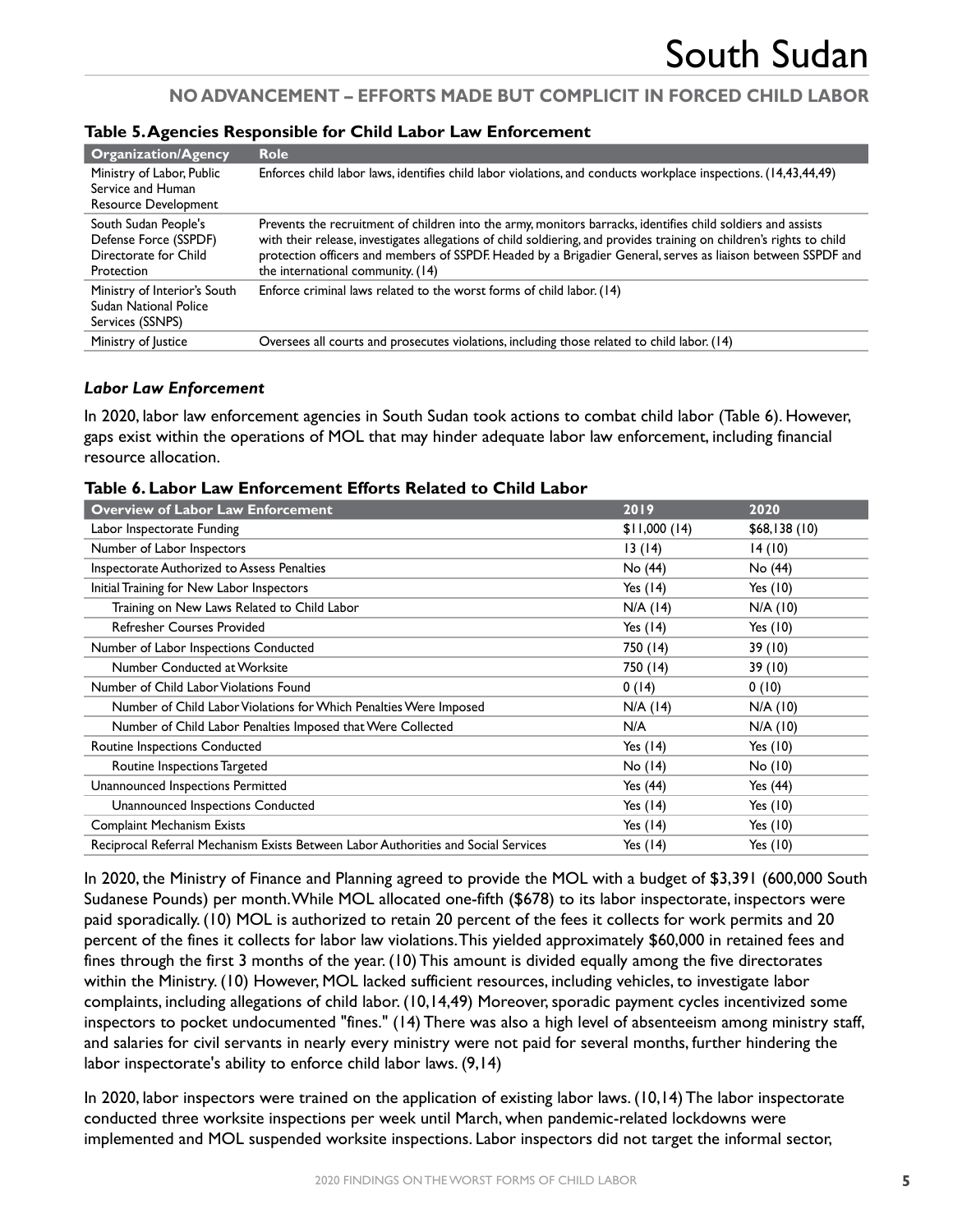### **NO ADVANCEMENT – EFFORTS MADE BUT COMPLICIT IN FORCED CHILD LABOR**

private homes, or farms, in which child labor is known to occur. While child labor is known to occur in the informal sector, inspections were limited to the formal sector. (10) Moreover, labor violations were not referred to legal authorities as required by law. (10,14,43) Inspectors may issue a compliance notice to violators, but regulations do not specify penalties for infractions. Although statistics on the number of people in South Sudan's labor force are unavailable, 14 labor inspectors may be insufficient to address the scope of the country's child labor problem. (14,50,51)

#### *Criminal Law Enforcement*

In 2020, criminal law enforcement agencies in South Sudan took actions to combat child labor (Table 7). However, gaps exist within the operations of the Government of South Sudan that may hinder adequate criminal law enforcement, including inability to prosecute perpetrators of the worst forms of child labor.

| <b>Overview of Criminal Law Enforcement</b>                                           | 2019         | 2020         |
|---------------------------------------------------------------------------------------|--------------|--------------|
| Initial Training for New Criminal Investigators                                       | Yes $(14)$   | No(10)       |
| Training on New Laws Related to the Worst Forms of Child Labor                        | $N/A$ (14)   | $N/A$ (10)   |
| <b>Refresher Courses Provided</b>                                                     | Yes $(14)$   | No(10)       |
| Number of Investigations                                                              | Unknown (14) | Unknown (10) |
| Number of Violations Found                                                            | 580 (14)     | 82(10)       |
| Number of Prosecutions Initiated                                                      | 0(14)        | 0(10)        |
| <b>Number of Convictions</b>                                                          | 0(14)        | 0(10)        |
| Imposed Penalties for Violations Related to the Worst Forms of Child Labor            | No(14)       | No(10)       |
| Reciprocal Referral Mechanism Exists Between Criminal Authorities and Social Services | No(14)       | Yes $(10)$   |

**Table 7. Criminal Law Enforcement Efforts Related to Child Labor**

In December 2020, the government inaugurated the first Gender-Based Violence and Juvenile Court. This specialized court will provide dedicated and expedited trials of gender-based violence and juvenile cases, including labor and commercial sexual exploitation. (21) Due to the pandemic, international monitors maintained limited access to certain regions, and were therefore unable to verify alleged violations against children. These restrictions also slowed the verification and release of children associated with armed forces and armed groups in 2020. (40) During the reporting period, 57 former child soldiers were demobilized and reintegrated. (10,21,40) However, the government has not established a referral mechanism for other victims of the worst forms of child labor, including forced labor and commercial sexual exploitation.

South Sudan's justice system faces enormous challenges, such as low capacity, insufficient funding, corruption, interference by the government and the SSPDF, insufficient training for law enforcement personnel, and a scarcity of judges, prosecutors, and defense attorneys. (14,19,52,53) Research indicates that prosecutors and law enforcement officials are not familiar with legal statutes regarding the worst forms of child labor. (9,19) As a result, police continued to arrest and imprison children engaged in commercial sexual exploitation rather than treating them as victims. (14,19)

During the first 6 months of the reporting period, the UN Country Task Force on Monitoring and Reporting (CTFMR) verified 82 grave violations against children in the context of armed conflict and oversaw the release of 57 children from service in armed groups. In January 2020, the heavily armed forces of Thomas Cirillo's National Salvation Front (NAS), a non-signatory of the 2018 R-ARCSS, raided homes in Western Equatoria state, abducting one girl and two boys. (10) The whereabouts of these children are currently unknown. In March 2020, CTFMR also verified the abduction of a 15-year-old boy by NAS forces in Central Equatoria state. His whereabouts are also presently unknown. (10) There is no indication that any of these violations resulted in arrests or criminal prosecutions. (10) Although both the 2017 Agreement on the Cessation of Hostilities and the August 2013 Punitive Order commit the SSPDF to hold its military officers accountable for the recruitment or use of children, the government has neither investigated nor prosecuted officers who allegedly committed such crimes. (16,19)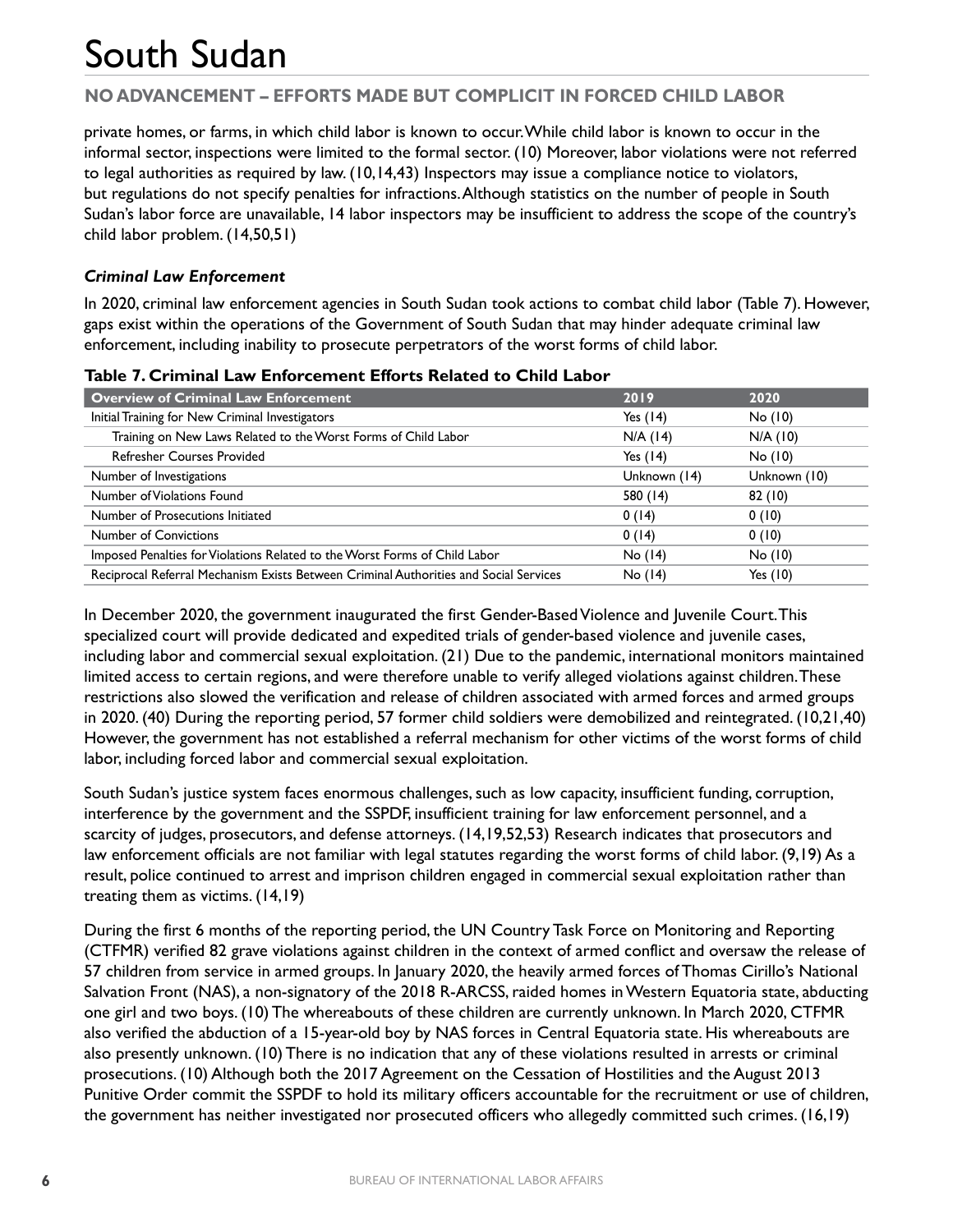#### **NO ADVANCEMENT – EFFORTS MADE BUT COMPLICIT IN FORCED CHILD LABOR**

## **IV. COORDINATION OF GOVERNMENT EFFORTS ON CHILD LABOR**

The government has established mechanisms to coordinate its efforts to address child labor (Table 8). However, gaps exist that hinder the effective coordination of efforts to address child labor, including efforts to address all forms of child labor.

#### **Table 8. Key Mechanisms to Coordinate Government Efforts on Child Labor**

| <b>Coordinating Body</b>                                                                                         | <b>Role &amp; Description</b>                                                                                                                                                                                                                                                                                                                                                                                                                                                                                                                                                                                                                                                                                                                                                                                                                                                                                                                                                                                                                                                                                                                                                                                                                                                                                                                                                                                                                                                                                                                                                                                                                                                      |
|------------------------------------------------------------------------------------------------------------------|------------------------------------------------------------------------------------------------------------------------------------------------------------------------------------------------------------------------------------------------------------------------------------------------------------------------------------------------------------------------------------------------------------------------------------------------------------------------------------------------------------------------------------------------------------------------------------------------------------------------------------------------------------------------------------------------------------------------------------------------------------------------------------------------------------------------------------------------------------------------------------------------------------------------------------------------------------------------------------------------------------------------------------------------------------------------------------------------------------------------------------------------------------------------------------------------------------------------------------------------------------------------------------------------------------------------------------------------------------------------------------------------------------------------------------------------------------------------------------------------------------------------------------------------------------------------------------------------------------------------------------------------------------------------------------|
| Technical Task Force on<br>Anti-Human Trafficking and<br>Smuggling of Persons                                    | Oversees the implementation of the Palermo Protocol and policy development on anti-trafficking and smuggling<br>of migrants. Members of the task force include the Ministry of Justice (co-chair), Ministry of Interior (co-chair),<br>the National Security Service - Internal Security Bureau, the Ministry of Labor, Public Service and Human<br>Resource Development (MOL), and the Ministry of Child, Gender, and Social Welfare. (23) The task force<br>finalized a Terms of Reference with an action plan and completed the first phase of awareness-raising activities<br>during the reporting period. The Ministry of Interior endorsed the task force in July 2020. (21) However, the<br>government did not allocate a budget for the task force or other anti-trafficking activities in 2019-2020. (21)                                                                                                                                                                                                                                                                                                                                                                                                                                                                                                                                                                                                                                                                                                                                                                                                                                                                 |
| South Sudan Disarmament,<br>Demobilization, and<br>Reintegration Commission<br>(NDDRC)                           | Oversees and coordinates the disarmament, demobilization, and reintegration (DDR) of former child soldiers,<br>with the assistance of UN bodies by convening regular meetings with DDR stakeholders. (54) The commission<br>includes members of the pro-Machar Sudan People's Liberation Army - In Opposition (SPLA-IO) and South<br>Sudan Opposition Alliance (SSOA), along with parties to the Revitalized Agreement on the Resolution of<br>the Conflict in the Republic of South Sudan (R-ARCSS). (14) Responsible for the negotiation of the release,<br>screening, and registration of child soldiers; reunification with family when possible; and educational placement<br>or vocational training. (16) In the context of child soldiers, the DDR Commission, working closely with UNICEF,<br>maintains a network of local contacts (NGOs and community members) throughout the country who work to<br>locate the families of rescued child soldiers, provide vocational training to them, and otherwise assist in their<br>reintegration into civilian life. (10) In 2020, oversaw demobilization ceremonies resulting in the release and<br>reintegration of 54 children. (10) The NDDRC is currently governed by the Action Plan of the Government of<br>the Republic of South Sudan Regarding Children Associated with Armed Conflict in South Sudan (Action Plan)<br>signed on February 7, 2020, by all parties to the R-ARCSS. However, the government did not fund the NDDRC<br>in 2020. The lack of funding significantly hampered efforts to identify child soldiers, obtain their release from<br>military service, and help them reintegrate with society. (10) |
| UN Country Task Force on<br>Monitoring and Reporting<br>(CTFMR)                                                  | Screens and releases all children associated with armed groups, and reports on grave violations affecting<br>children in armed conflict. Co-chaired by UNICEF, which leads child protection awareness and sensitization<br>efforts within the SSPDF. (14,23,55) Under this framework, UNICEF coordinated the release of former child<br>combatants in Unity, Western Equatoria, Central Equatoria, Jonglei, and Western Bahr el Ghazal states, along<br>with the United Nations Mission in South Sudan (UNMISS) Child Protection Unit and NDDRC. (29) The<br>CTFMR's Joint Verification Committee consists of SSPDF, SPLA-IO, SSOA, the Taban Deng-allied SSPDF,<br>NDDRC, UNMISS, and UNICEF. (28) In the first 6 months of 2020, the SSPDF and SPLA-IO formally released<br>54 children (3 girls, 51 boys) from military service under the CTFMR. (10) The committee conducted child<br>protection training for UNMISS personnel, and mobile units were deployed to remote areas and IDP camps to<br>provide additional monitoring and verification training. During the first half of 2020, tCTFMR also conducted<br>more than 40 child protection, induction, and mainstreaming and awareness-raising sessions targeting 7,603<br>participants. (10,14,56) Trainees included members of government-aligned and non-government-aligned armed<br>forces, UN personnel, and community members. (10,41)                                                                                                                                                                                                                                                                            |
| Ceasefire and Transitional<br><b>Security Arrangements</b><br>Monitoring and Verification<br>Mechanism (CTSAMVM) | Monitors compliance of R-ARCSS parties through its 12 Monitoring and Verification Teams (MVTs), which are<br>located in 9 conflict-affected regions of South Sudan. (57) MVT units report all violations, including recruitment<br>of child soldiers, to CTSAMVM headquarters in Juba. The mechanism supports NDDRC's mandate of<br>reintegrating former child soldiers and children associated with armed groups into civilian life. (14,58) In 2020,<br>assisted NDDRC in identifying and securing the release of at least 54 child soldiers. (10,14) Through October<br>2020, the Africa-EU Partnership provided CTSAMVM with \$6,063,850 (EUR 5 million). (59)                                                                                                                                                                                                                                                                                                                                                                                                                                                                                                                                                                                                                                                                                                                                                                                                                                                                                                                                                                                                                 |
| Ministry of Gender,<br>Child, and Social Welfare<br>(MGCSW)                                                      | Coordinates activities on children's rights and acts as the focal ministry for child protection. (14) MOL refers<br>victims of the most egregious child labor violations to the MGCSW for rehabilitation and support services. (10)<br>However, as no violations were uncovered, no victims were referred during the reporting period.                                                                                                                                                                                                                                                                                                                                                                                                                                                                                                                                                                                                                                                                                                                                                                                                                                                                                                                                                                                                                                                                                                                                                                                                                                                                                                                                             |

While the South Sudan Disarmament, Demobilization, and Reintegration Commission (NDDRC) coordinates efforts to address children in armed conflict, the government does not have coordinating mechanisms to address other forms of child labor, because the National Steering Committee on Child Labor has not been active since it was first constituted in 2012. It is unclear what proportion of the NDDRC's budget was dedicated to demobilizing and reintegrating child soldiers in 2020. (10,14) The Ministries of Labor, Interior, and Justice are responsible for enforcement of criminal laws against child labor, child trafficking, and commercial sexual exploitation of children. However, their mandates are not clearly defined, further impeding effective government action. (9,14,21)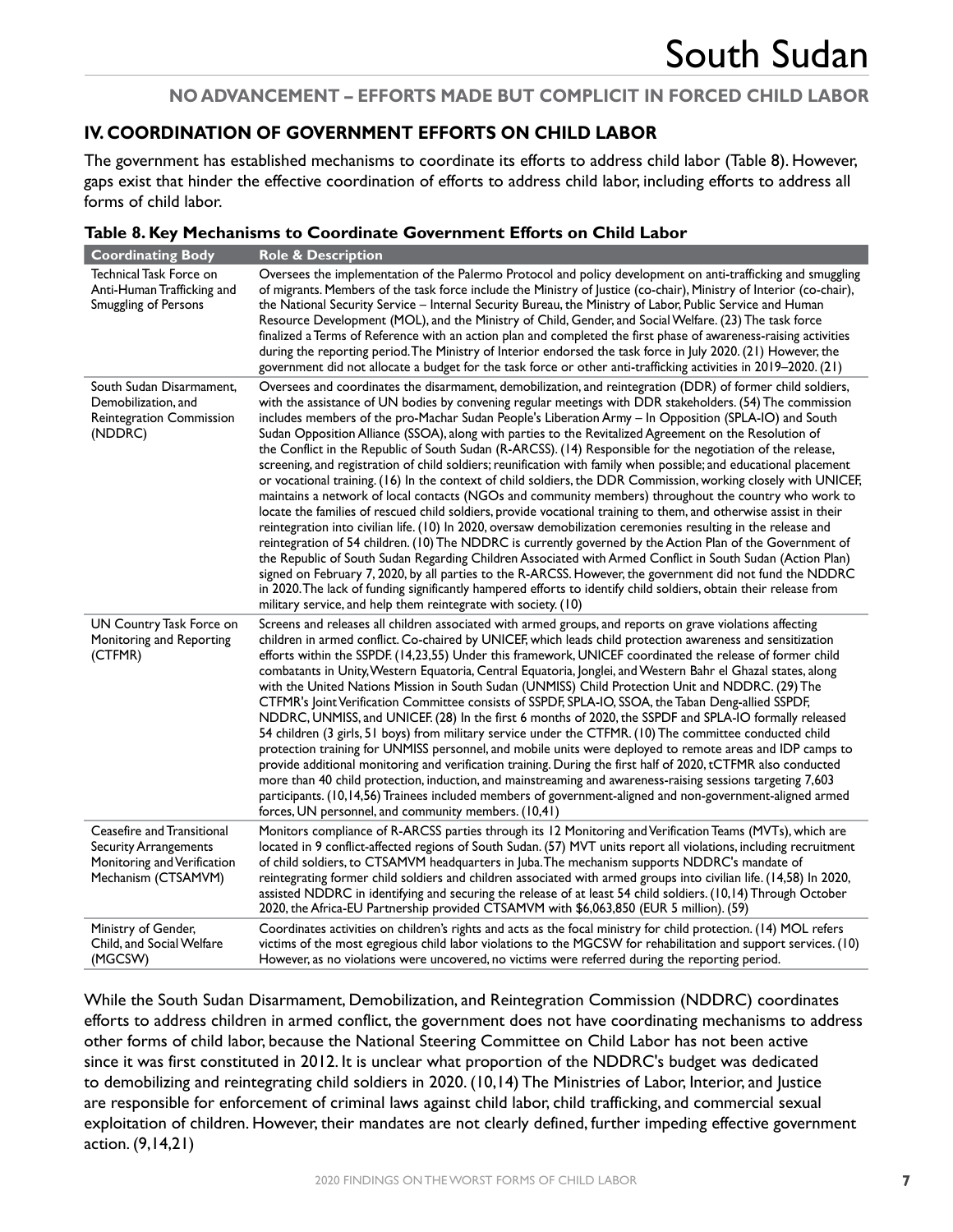#### **NO ADVANCEMENT – EFFORTS MADE BUT COMPLICIT IN FORCED CHILD LABOR**

## **V. GOVERNMENT POLICIES ON CHILD LABOR**

The government has established policies related to child labor (Table 9). However, policy gaps exist that hinder efforts to address child labor, including funding and implementation of relevant policies.

| Table 9. Key Policies Related to Child Labor |  |  |  |  |  |  |  |  |
|----------------------------------------------|--|--|--|--|--|--|--|--|
|----------------------------------------------|--|--|--|--|--|--|--|--|

| <b>Policy</b>                                                                                                 | <b>Description</b>                                                                                                                                                                                                                                                                                                                                                                                                                                                                                                                                                                                                                                                                                                                                                                                                                                                                                                                                                                                                                                                                  |
|---------------------------------------------------------------------------------------------------------------|-------------------------------------------------------------------------------------------------------------------------------------------------------------------------------------------------------------------------------------------------------------------------------------------------------------------------------------------------------------------------------------------------------------------------------------------------------------------------------------------------------------------------------------------------------------------------------------------------------------------------------------------------------------------------------------------------------------------------------------------------------------------------------------------------------------------------------------------------------------------------------------------------------------------------------------------------------------------------------------------------------------------------------------------------------------------------------------|
| <b>Revitalized Agreement</b><br>on the Resolution of the<br>Conflict in the Republic of<br>South Sudan (2018) | Replaces all components of the 2015 Agreement on the Resolution of the Conflict in the Republic of South<br>Sudan, including the Joint Action Plan with the UN to Combat the Use of Child Soldiers, and reaffirms<br>commitments made under the 2017 Agreement on the Cessation of Hostilities. (24,60) Establishes the<br>structure of a Revitalized Transitional Government of National Unity and outlines actions to be taken by<br>signatories, including prohibiting the recruitment and use of child soldiers by armed forces or militias, and<br>stipulates that all civilian areas, including schools, shall be immediately demilitarized. (24) Although the release<br>of some child soldiers occurred in 2020, the signatories continued to recruit or re-recruit children during the<br>reporting period. (10,14,22)                                                                                                                                                                                                                                                     |
| <b>General Education Strategic</b><br>Plan (2017-2022)                                                        | Aims to improve access to and quality of education through grants and cash transfers to girls in upper primary<br>and secondary schools, as well as payment of teachers' salaries. The Ministry of General Education and<br>Instructions (MoGEI) implemented distance-learning programs that reached 1.5 million children during the<br>reporting period. (61-63) In addition, UNICEF supported a General Education Annual Review to assess the<br>progression of education against the General Education Strategic Plan's priorities and targets. (61-63) However,<br>South Sudan's education sector is largely donor-subsidized, and sufficient funding was not allocated for the full 5<br>year period of the General Education Strategic Plan. (9,61)                                                                                                                                                                                                                                                                                                                           |
| Comprehensive Action Plan<br>to Prevent Grave Violations<br>Against Children in South<br>Sudan†               | Aims to prevent and mitigate grave violations against children, including the recruitment of child soldiers and<br>attacks on schools. Applies to all state and non-state groups, and comes into force under the February 2020<br>transitional government. (10,25) Parties to the commitment include the SSPDF and Riek Machar's SPLA-IO,<br>both of which were listed for child recruitment and use in armed conflict, as well as SSOA. (25) This document<br>contains a list of concrete steps meant to "halt and prevent the violations against children in situations of<br>armed conflict". The government cooperated with CTFMR to complete several of the first steps called for in<br>the Action Plan, including standing up high-level and technical committees at the national level and convening<br>monthly meetings of these committees. (10) The drafting process was supported by UNMISS and UNICEF, in<br>collaboration with SSPDF. In 2020, the Defense Ministry coordinated with the SSPDF to integrate the Action<br>Plan into its Civic Education Unit. (31,64) |

† Policy was approved during the reporting period.

## **VI. SOCIAL PROGRAMS TO ADDRESS CHILD LABOR**

In 2020, the government participated in programs that include the goal of eliminating or preventing child labor (Table 10). However, gaps exist in these social programs, including the adequacy to address the problem in all sectors.

|  |  | Table 10. Key Social Programs to Address Child Labor |  |
|--|--|------------------------------------------------------|--|
|  |  |                                                      |  |

| Program                                      | <b>Description</b>                                                                                                                                                                                                                                                                                                                                                                                                                                                                                                                                                                                                                                                                                                                                                                                                     |
|----------------------------------------------|------------------------------------------------------------------------------------------------------------------------------------------------------------------------------------------------------------------------------------------------------------------------------------------------------------------------------------------------------------------------------------------------------------------------------------------------------------------------------------------------------------------------------------------------------------------------------------------------------------------------------------------------------------------------------------------------------------------------------------------------------------------------------------------------------------------------|
| Joint Program for Recovery<br>and Resilience | Joint agreement between donors, USAID, UN agencies, local leaders, and NGOs that aims to re-establish<br>access to basic services, including psychosocial support, education, and economic alternatives for children<br>separated from armed groups. (4,65,66) The Partnership for Recovery and Resilience (PfRR) was inaugurated in<br>Yambio in 2018, and programs in Torit, Wau, and Aweil were launched during the reporting period. (67) Aims to<br>complete construction of seven primary schools; provide learning and teaching materials to all primary schools<br>in the area formerly known as Gbudue State (reincorporated into Western Equatoria in February 2020);<br>and ensure that 100 percent of children associated with armed groups are demobilized and reintegrated in<br>their communities. (68) |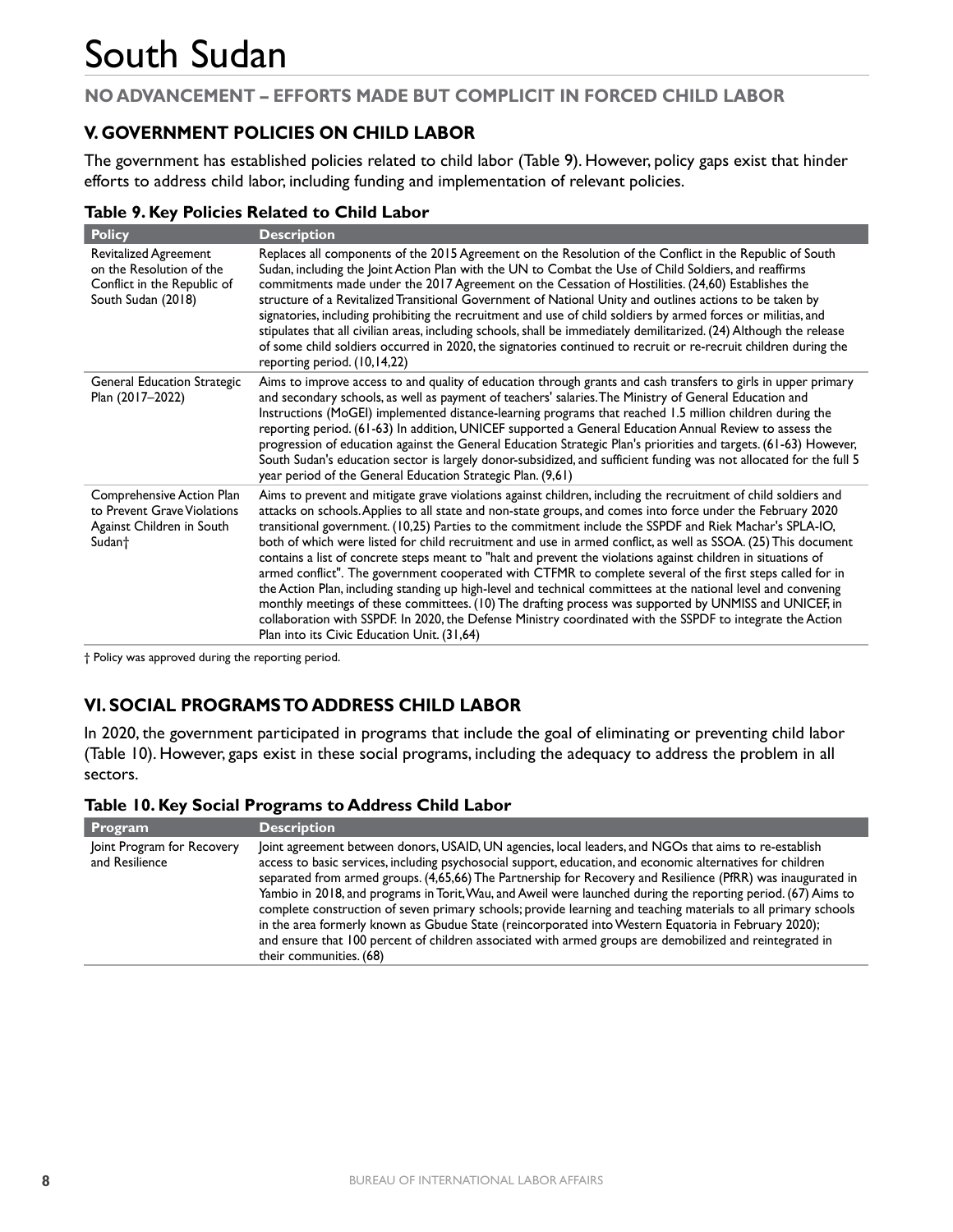#### **NO ADVANCEMENT – EFFORTS MADE BUT COMPLICIT IN FORCED CHILD LABOR**

#### **Table 10. Key Social Programs to Address Child Labor (Cont.)**

| Program                                                                                                            | <b>Description</b>                                                                                                                                                                                                                                                                                                                                                                                                                                                                                                                                                                                                                                                                                                                                                                                                                                                                                                                                                                                                                                                                                                                                                                                                                                                                                                                                                                                                                                                                                                                                                                                                                                                                                                                                                                                                                                          |  |  |
|--------------------------------------------------------------------------------------------------------------------|-------------------------------------------------------------------------------------------------------------------------------------------------------------------------------------------------------------------------------------------------------------------------------------------------------------------------------------------------------------------------------------------------------------------------------------------------------------------------------------------------------------------------------------------------------------------------------------------------------------------------------------------------------------------------------------------------------------------------------------------------------------------------------------------------------------------------------------------------------------------------------------------------------------------------------------------------------------------------------------------------------------------------------------------------------------------------------------------------------------------------------------------------------------------------------------------------------------------------------------------------------------------------------------------------------------------------------------------------------------------------------------------------------------------------------------------------------------------------------------------------------------------------------------------------------------------------------------------------------------------------------------------------------------------------------------------------------------------------------------------------------------------------------------------------------------------------------------------------------------|--|--|
| UNICEF and Donor-Funded<br>Programs                                                                                | Programs to improve educational access in areas affected by conflict. Includes Back to Learning (BTL), a State<br>Ministry of Education, Gender, and Social Welfare-administered, UNICEF-funded program in Yambio and<br>Bentiu that aims to address educational needs in conflict-afflicted areas and insecure states. BTL targeted<br>700,000 children in 2020, including girls and children living in pastoralist communities. (62,69,70) Following<br>pandemic-related school closures in March 2020, UNICEF and MoGEI developed and implemented distance-<br>learning programs. As of December 2020, UNICEF's radio-learning programs and television broadcasts<br>allowed 1.5 million pre-school, primary, and secondary students to continue their education. (63) Moreover,<br>921,935 children were provided with essential learning supplies.(63) With the support of UNICEF's Education<br>Cluster partners and MoGEI, schools were re-opened in October for candidate classes. By December, 1,700<br>schools reopened, allowing 110,000 children graduating from primary and secondary grades to sit for their<br>exams. (63) UNICEF also trained 892 teachers on education-in-emergencies pedagogy during the reporting<br>period. UNICEF's early learning, pre-primary, primary, or secondary education programs reached 248,456<br>children, 42 percent of whom were girls. (63,69) The organization delivered psychosocial support services to<br>95,487 children. (63) UNICEF also provided 983 unaccompanied and separated children with family tracing and<br>reunification services. (63) Finally, Don Bosco and World Vision provided vocational training to demobilized<br>child soldiers during the reporting period. In February 2020, 101 former child soldiers graduated from World<br>Vision's vocational training program. (10) |  |  |
| Dallaire Initiative (2018-<br>2021)                                                                                | Romeo Dallaire Child Soldiers Initiative-funded project (\$2.2 million). Aims to train 1,200 South Sudanese<br>soldiers, police, and prison personnel on combating the use of children in armed conflict through behavior<br>change. (17) In 2020, trained 187 security-sector actors (20 percent female) in the Dallaire Initiative Basic<br>Training Course on preventing the recruitment and use of child soldiers from a gender approach; trained<br>4,979 security-sector actors (26 percent female) in professional development aimed at preventing the use and<br>recruitment of child soldiers; taught 956 instructors from the military and police forces to deliver training in<br>child protection in field operations; executed memorandums of understanding with the SSPDF and the South<br>Sudan National Police Services (SSNPS) to collaborate and assist with training, doctrine development, and<br>awareness raising in preventing the recruitment and use of child soldiers; and worked with two NGOs and a<br>South Sudanese civil society organization to develop three curriculum packages on the recruitment and use of<br>child soldiers from a gender-responsive approach. (10)                                                                                                                                                                                                                                                                                                                                                                                                                                                                                                                                                                                                                                                   |  |  |
| Alternative Education<br>System                                                                                    | Aims to improve literacy and provide out-of-school populations an alternative to formal education. Includes:<br>the Accelerated Learning Program, which implements the MoGEI program targeting children ages 12-18 who<br>have reenrolled in lower primary classes. Also includes Community Girls' Schools, located in closer proximity<br>to rural communities, and the Pastoralist Education Program, which targets children and adults in pastoral<br>areas. Research was unable to determine whether activities were undertaken to implement the programs<br>during the reporting period. (61)                                                                                                                                                                                                                                                                                                                                                                                                                                                                                                                                                                                                                                                                                                                                                                                                                                                                                                                                                                                                                                                                                                                                                                                                                                                          |  |  |
| Measurement, Awareness<br>Raising, and Policy<br>Engagement (MAP 16)<br>Project on Child Labor and<br>Forced Labor | The MAP 16 Project (2016-2022), funded by USDOL and implemented by the ILO, aims to address<br>knowledge gaps on child labor through research and data collection; the development of new survey<br>methodologies; and capacity building programs. MAP 16 also supports partnerships to accelerate progress<br>in combating child labor, forced labor, and human trafficking. (71) The project will likewise support regional<br>and sub-regional initiatives to eradicate child labor and forced labor in Africa. (71,72) Completed work on a<br>three-country study of forced child labor in conflict zones, including South Sudan, which is due to be published<br>in 2021. (72) Additional information is available on the USDOL website.                                                                                                                                                                                                                                                                                                                                                                                                                                                                                                                                                                                                                                                                                                                                                                                                                                                                                                                                                                                                                                                                                                               |  |  |

‡ The government had other social programs that may have included the goal of eliminating or preventing child labor. (9,19)

Although South Sudan has programs that target child labor, the scope of these programs is insufficient to fully address the extent of the problem, including in commercial sexual exploitation and child soldiering. In addition, the reintegration and rehabilitation services provided to child soldiers are insufficient to meet existing needs. (9,37,65,73)

#### **VII. SUGGESTED GOVERNMENT ACTIONS TO ELIMINATE CHILD LABOR**

Based on the reporting above, suggested actions are identified that would advance the elimination of child labor in South Sudan (Table 11).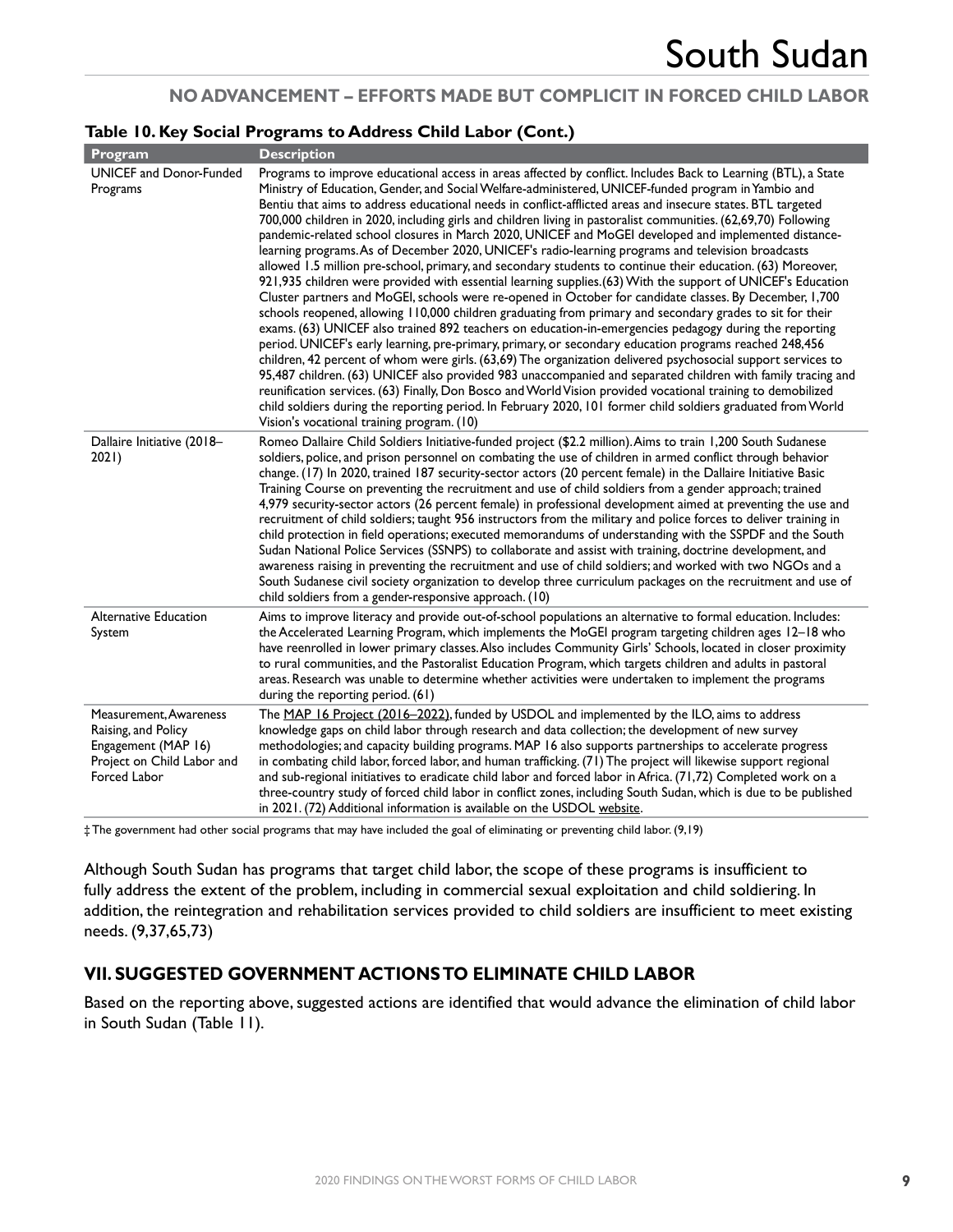### **NO ADVANCEMENT – EFFORTS MADE BUT COMPLICIT IN FORCED CHILD LABOR**

#### **Table 11. Suggested Government Actions to Eliminate Child Labor**

| Area                          | <b>Suggested Action</b>                                                                                                                                                                                                                                                                                                                                                       | Year(s)<br><b>Suggested</b> |
|-------------------------------|-------------------------------------------------------------------------------------------------------------------------------------------------------------------------------------------------------------------------------------------------------------------------------------------------------------------------------------------------------------------------------|-----------------------------|
| Legal Framework               | Ratify the Palermo Protocol on Trafficking in Persons.                                                                                                                                                                                                                                                                                                                        | $2013 - 2020$               |
|                               | Ensure that the compulsory education age is consistent with the minimum age for work.                                                                                                                                                                                                                                                                                         | $2013 - 2020$               |
|                               | Ensure that the worst forms of child labor are prohibited for all children under age 18 by law.                                                                                                                                                                                                                                                                               | $2017 - 2020$               |
| Enforcement                   | Ensure that labor regulations specify monetary penalties for all labor infractions, and that specified<br>penalties are high enough to serve as a deterrent.                                                                                                                                                                                                                  | $2019 - 2020$               |
|                               | Increase the number of labor inspectors to adequately enforce labor laws throughout the country,<br>including in the informal sector, and collect and publish labor force statistics, which are necessary to<br>calculate ILO labor inspector recommendations.                                                                                                                | $2016 - 2020$               |
|                               | Provide sufficient human and financial resources to ensure that labor inspectors carry out routine<br>inspections, including targeted inspections based on analysis of data related to high-risk sectors and<br>patterns of serious incidents; that detected violations are reported, as required by law; and that labor<br>inspectorate staff are paid at regular intervals. | $2012 - 2020$               |
|                               | Publish the data on initial training for new criminal investigators and refresher courses provided,<br>number of criminal investigations conducted, prosecutions initiated, and convictions secured, and<br>prosecute all perpetrators of child labor.                                                                                                                        | $2015 - 2020$               |
|                               | End state recruitment and use of children in armed conflict, including forced recruitment of children.                                                                                                                                                                                                                                                                        | 2020                        |
|                               | Authorize the labor inspectorate to assess penalties.                                                                                                                                                                                                                                                                                                                         | 2020                        |
|                               | Investigate, prosecute, and impose penalties on perpetrators; and ensure that penalties are sufficiently<br>high to deter future offenders.                                                                                                                                                                                                                                   | $2013 - 2020$               |
|                               | Establish referral mechanisms between criminal law enforcement agencies and social services<br>providers for victims of the worst forms of child labor.                                                                                                                                                                                                                       | $2014 - 2020$               |
|                               | Ensure that prosecutors and law enforcement officials are familiar with the prohibitions on the worst<br>forms of child labor, are trained in implementing all laws related to child labor, and do not treat<br>victims of commercial sexual exploitation as offenders.                                                                                                       | $2012 - 2020$               |
|                               | Ensure that the Child Act's minimum age of 18 years for voluntary military recruitment is enforced by<br>ending all recruitment and use of children under age 18 by the South Sudan People's Defense Force,<br>the Sudan People's Liberation Movement Army - In Opposition, or associated militias.                                                                           | $2012 - 2020$               |
| Coordination                  | Establish coordinating mechanisms to combat all worst forms of child labor, and ensure mandates are<br>clearly defined.                                                                                                                                                                                                                                                       | $2013 - 2020$               |
|                               | Ensure that the Technical Task Force on Anti-Human Trafficking and the South Sudan Disarmament,<br>Demobilization, and Reintegration Commission are funded.                                                                                                                                                                                                                   | 2020                        |
| Government<br><b>Policies</b> | Ensure that policies, such as the Joint Action Plan to Prevent the Use of Child Soldiers, Article 2.1.10<br>of the Revitalized Agreement on the Resolution of the Conflict in South Sudan, and the General<br>Education Strategic Plan, are adequately funded and fully implemented.                                                                                          | $2012 - 2020$               |
| Social Programs               | Conduct a national child labor survey, including research to determine the activities carried out by<br>children, to inform policies and social programs.                                                                                                                                                                                                                     | $2013 - 2020$               |
|                               | Ensure that children complete their primary education by resuming payment of teachers' salaries and<br>subsidizing other school-related costs, and by withdrawing government forces from occupied schools.                                                                                                                                                                    | $2014 - 2020$               |
|                               | Improve access to education by addressing the lack of school infrastructure, including for pastoralist<br>children; reducing school fees; and registering all children at birth.                                                                                                                                                                                              | $2012 - 2020$               |
|                               | Increase the scope of social programs to reach more children at risk of child labor, including in<br>commercial sexual exploitation and child soldiering.                                                                                                                                                                                                                     | $2012 - 2020$               |
|                               | Cooperate with child protection agencies, pursuant to Article 2.1.10 of the Revitalized Agreement<br>on the Resolution of the Conflict in South Sudan, to disarm, immediately release children in armed<br>groups, and transfer them to appropriate social services providers. Ensure that the rehabilitation<br>services provided to child soldiers are sufficient.          | $2014 - 2020$               |

#### **REFERENCES**

- 1 Glinski, Stefanie. In South Sudan, civil war drives more children onto the streets, into work. February 13, 2018. <http://news.trust.org/item/20180213100021-ctxmr/>
- 2 Cordaid. Mining in South Sudan: Opportunities and Risks for Local Communities. January 2016. [https://www.cordaid.org/en/publications/mining-south-sudan](https://www.cordaid.org/en/publications/mining-south-sudan-opportunities-and-risks-local-communities-2/)[opportunities-and-risks-local-communities-2/](https://www.cordaid.org/en/publications/mining-south-sudan-opportunities-and-risks-local-communities-2/)
- 3 The Roméo Dallaire Child Soldiers Initiative. South Sudan Country Report: Children & Security. April 3, 2018. <https://www.ecoi.net/en/document/2026865.html>
- 4 UN Mission in South Sudan (UNMISS). Violations and Abuses Against Civilians in Gbudue and Tambura States (Western Equatoria) April– August 2018. October 18, 2018. [https://www.ohchr.org/Documents/Countries/SS/](https://www.ohchr.org/Documents/Countries/SS/ReportWesternEquatoria17Oct2018.pdf) [ReportWesternEquatoria17Oct2018.pdf](https://www.ohchr.org/Documents/Countries/SS/ReportWesternEquatoria17Oct2018.pdf)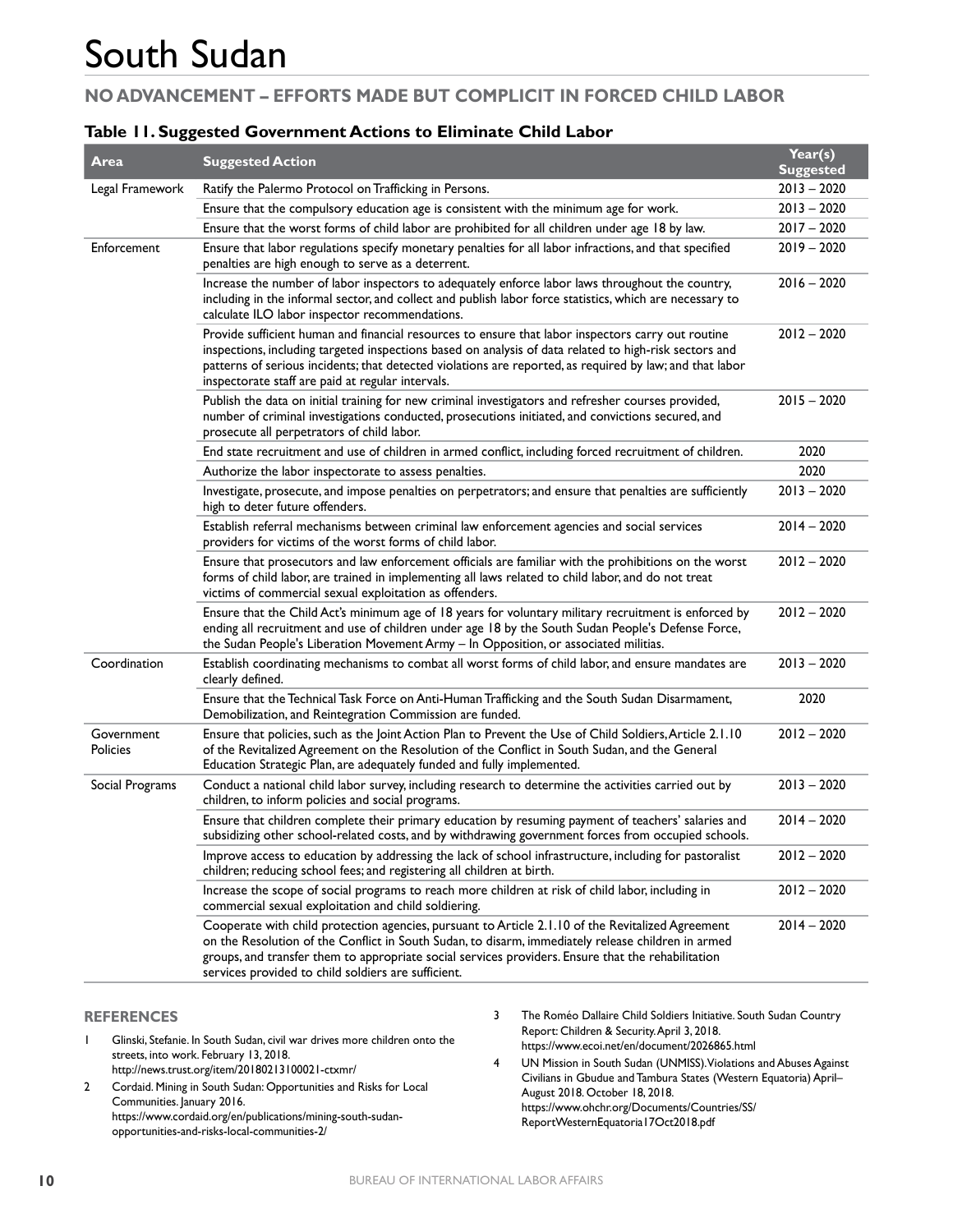## **NO ADVANCEMENT – EFFORTS MADE BUT COMPLICIT IN FORCED CHILD LABOR**

- 5 UN Security Council. Letter dated 26 November 2018 from the Panel of Experts on South Sudan addressed to the President of the Security Council. S/2018/1049. November 26, 2018. [https://www.securitycouncilreport.org/un-documents/document/](https://www.securitycouncilreport.org/un-documents/document/s20181049.php) [s20181049.php](https://www.securitycouncilreport.org/un-documents/document/s20181049.php)
- 6 UNICEF. Child Protection. October 2018. [https://www.unicef.org/southsudan/UNICEF-South-Sudan-Child-](https://www.unicef.org/southsudan/UNICEF-South-Sudan-Child-Protection-Briefing-Note-Oct-2018.pdf)[Protection-Briefing-Note-Oct-2018.pdf](https://www.unicef.org/southsudan/UNICEF-South-Sudan-Child-Protection-Briefing-Note-Oct-2018.pdf)
- UNICEF. Childhood under attack: The staggering impact of South Sudan's crisis on children. December 15, 2017. [https://www.unicef.org/reports/](https://www.unicef.org/reports/childhood-under-attack) [childhood-under-attack](https://www.unicef.org/reports/childhood-under-attack)
- 8 UN Security Council. Children and armed conflict in South Sudan Report of the Secretary General. S/2018/865. September 25, 2018. <https://reliefweb.int/sites/reliefweb.int/files/resources/N1829924.pdf>
- 9 U.S. Embassy- Juba. Reporting. January 14, 2019.
- 10 U.S. Embassy- Juba. Reporting. January 14, 2021.
- 11 UNESCO Institute for Statistics. Gross intake ratio to the last grade of primary education, both sexes (%). Accessed March 3, 2021. For more information, please see the "Children's Work and Education Statistics: Sources and Definitions" in the Reference Materials section of this report
	- <http://data.uis.unesco.org/>
- 12 ILO. Analysis of Child Economic Activity and School Attendance Statistics from National Household or Child Labor Surveys. Original data from Fifth Housing and Population Census, 2008. Analysis received March 2021. Please see "Children's Work and Education Statistics: Sources and Definitions" in the Reference Materials section of this report.
- 13 U.S. Embassy- Juba official. E-mail communication to USDOL official. April 16, 2015.
- 14 U.S. Embassy- Juba. Reporting. January 10, 2020.
- 15 U.S. Embassy- Juba official. E-mail communication to USDOL official. February 20, 2019.
- 16 U.S. Embassy- Juba. Reporting. February 22, 2019.
- 17 Mednick, Sam. In South Sudan, some children work in mines to survive. Associated Press, September 12, 2018. [https://apnews.com/1bf0475f053344859b9217ae3a979d51/In-South-](https://apnews.com/1bf0475f053344859b9217ae3a979d51/In-South-Sudan,-some-children-work-in-mines-to-survive)[Sudan,-some-children-work-in-mines-to-survive](https://apnews.com/1bf0475f053344859b9217ae3a979d51/In-South-Sudan,-some-children-work-in-mines-to-survive)
- 18 U.S. Embassy- Juba. Reporting. January 16, 2018.
- 19 U.S. Department of State. Trafficking in Persons Report- 2019: South Sudan. Washington, DC, June 19, 2019.
	- <https://ss.usembassy.gov/trafficking-in-persons-report-2019-south-sudan/>
- 20 Human Rights Watch. "They Burned It All" Destruction of Villages, Killings, and Sexual Violence in Unity State, South Sudan. July 2015. [https://www.hrw.org/sites/default/files/report\\_pdf/southsudan0715\\_](https://www.hrw.org/sites/default/files/report_pdf/southsudan0715_web_0.pdf) [web\\_0.pdf](https://www.hrw.org/sites/default/files/report_pdf/southsudan0715_web_0.pdf)
- 21 U.S. Embassy- Juba. Reporting. February 11, 2021.
- 22 UN Human Rights Council. Report of the Commission on Human Rights in South Sudan (A/HRC/43/56). February 20, 2020. [https://www.ohchr.org/Documents/HRBodies/HRCouncil/](https://www.ohchr.org/Documents/HRBodies/HRCouncil/CoHRSouthSudan/A_HRC_43_56.docx) [CoHRSouthSudan/A\\_HRC\\_43\\_56.docx](https://www.ohchr.org/Documents/HRBodies/HRCouncil/CoHRSouthSudan/A_HRC_43_56.docx)
- 23 U.S. Embassy- Juba. Reporting. February 10, 2020.
- 24 Intergovernmental Authority on Development. Revitalised Agreement on the Resolution of the Conflict in the Republic of South Sudan (R-ARCSS). Addis Ababa, September 12, 2018. [https://igad.int/programs/115-south-sudan-office/1950-signed-revitalized](https://igad.int/programs/115-south-sudan-office/1950-signed-revitalized-agreement-on-the-resolution-of-the-conflict-in-south-sudan)[agreement-on-the-resolution-of-the-conflict-in-south-sudan](https://igad.int/programs/115-south-sudan-office/1950-signed-revitalized-agreement-on-the-resolution-of-the-conflict-in-south-sudan)
- United Nations Office of the Special Representative of the Secretary-General for Children and Armed Conflict. South Sudan: Comprehensive Action Plan to End & Prevent All Grave Violations Against Children Signed by Government. February 7, 2020. [https://childrenandarmedconflict.un.org/2020/02/south-sudan](https://childrenandarmedconflict.un.org/2020/02/south-sudan-comprehensive-action-plan-to-end-prevent-all-grave-violations-against-children-signed-by-government/)[comprehensive-action-plan-to-end-prevent-all-grave-violations-against](https://childrenandarmedconflict.un.org/2020/02/south-sudan-comprehensive-action-plan-to-end-prevent-all-grave-violations-against-children-signed-by-government/)[children-signed-by-government/](https://childrenandarmedconflict.un.org/2020/02/south-sudan-comprehensive-action-plan-to-end-prevent-all-grave-violations-against-children-signed-by-government/)
- 26 UN Security Council. Letter dated 28 April 2020 from the Panel of Experts on South Sudan addressed to the President of the Security Council (S/2020/342). April 28, 2020. [https://www.securitycouncilreport.org/atf/cf/{65BFCF9B-6D27-4E9C-](https://www.securitycouncilreport.org/atf/cf/%7B65BFCF9B-6D27-4E9C-8CD3-CF6E4FF96FF9%7D/S_2020_342.pdf)[8CD3-CF6E4FF96FF9}/S\\_2020\\_342.pdf](https://www.securitycouncilreport.org/atf/cf/%7B65BFCF9B-6D27-4E9C-8CD3-CF6E4FF96FF9%7D/S_2020_342.pdf)
- 27 UNICEF Child Protection Programme: South Sudan. 2019 <https://www.unicef.org/southsudan/what-we-do/protection>
- 28 UN Security Council. Children and armed conflict: Report of the Secretary-General. June 9, 2020. [https://www.un.org/sg/sites/www.un.org.sg/files/atoms/files/15-](https://www.un.org/sg/sites/www.un.org.sg/files/atoms/files/15-June-2020_Secretary-General_Report_on_CAAC_Eng.pdf) [June-2020\\_Secretary-General\\_Report\\_on\\_CAAC\\_Eng.pdf](https://www.un.org/sg/sites/www.un.org.sg/files/atoms/files/15-June-2020_Secretary-General_Report_on_CAAC_Eng.pdf)
- 29 U.S. Embassy- Juba. Reporting. December 9. 2019.
- 30 U.S. Embassy- Juba official. E-mail communication to USDOS official. February 6, 2020.
- 31 U.S. Embassy- Juba official. E-mail communication to USDOL official. January 15, 2020.
- 32 UN Security Council. Report of the Secretary-General on Children and Armed Conflict. June 20, 2019: A/73/907–S/2019/509. [https://www.un.org/ga/search/view\\_doc.asp?symbol=S/2019/509&Lang=](https://www.un.org/ga/search/view_doc.asp?symbol=S/2019/509&Lang=E&Area=UNDOC) [E&Area=UNDOC](https://www.un.org/ga/search/view_doc.asp?symbol=S/2019/509&Lang=E&Area=UNDOC)
- 33 UNMISS Conflict-related Violations and Abuses in Central Equatoria July 3, 2019. https://unmiss.unmissions.org/sites/default/files/final - human\_rights
- [division\\_report\\_on\\_central\\_equatoria\\_-\\_3\\_july\\_2019\\_0.pdf](https://unmiss.unmissions.org/sites/default/files/final_-_human_rights_division_report_on_central_equatoria_-_3_july_2019_0.pdf) 34 Savage, Rachel and Maura Ajak. In South Sudan, girls forced into war face gender double standards in peace. January 7, 2019. [http://www.irinnews.org/news-feature/2019/01/07/south-sudan-girls](http://www.irinnews.org/news-feature/2019/01/07/south-sudan-girls-child-soldiers-forced-war-face-gender-double-standards-peace)[child-soldiers-forced-war-face-gender-double-standards-peace](http://www.irinnews.org/news-feature/2019/01/07/south-sudan-girls-child-soldiers-forced-war-face-gender-double-standards-peace)
- 35 Manyok, Phillip. Cattle Rustling and Its Effects among Three Communities (Dinka, Murle and Nuer) in Jonglei State, South Sudan. Doctoral dissertation. Nova Southeastern University. Retrieved from NSUWorks, College of Arts, Humanities and Social Sciences –Department of Conflict Resolution Studies. 2017. [https://nsuworks.nova.edu/cgi/viewcontent.](https://nsuworks.nova.edu/cgi/viewcontent.cgi?article=1056&context=shss_dcar_etd) [cgi?article=1056&context=shss\\_dcar\\_etd](https://nsuworks.nova.edu/cgi/viewcontent.cgi?article=1056&context=shss_dcar_etd)
- 36 The Global Protection Cluster. Protection Advocacy Note to HCT: Cattle Related Violence. May 2019. [https://www.globalprotectioncluster.org/wp-content/uploads/Cattle](https://www.globalprotectioncluster.org/wp-content/uploads/Cattle-raiding-Protection-cluster_-May-2019.pdf)[raiding-Protection-cluster\\_-May-2019.pdf](https://www.globalprotectioncluster.org/wp-content/uploads/Cattle-raiding-Protection-cluster_-May-2019.pdf)
- 37 UN General Assembly. Report of the Commission on Human Rights in South Sudan. February 18, 2019: A/HRC/40/69. [https://reliefweb.int/report/south-sudan/report-commission-human](https://reliefweb.int/report/south-sudan/report-commission-human-rights-south-sudan-ahrc4069)[rights-south-sudan-ahrc4069](https://reliefweb.int/report/south-sudan/report-commission-human-rights-south-sudan-ahrc4069)
- 38 United Nations Office for the Coordination of Humanitarian Affairs. Humanitarian Needs Overview: South Sudan. January 26, 2021. [https://www.humanitarianresponse.info/sites/www.](https://www.humanitarianresponse.info/sites/www.humanitarianresponse.info/files/documents/files/south_sudan_2021_humanitarian_needs_overview.pdf) [humanitarianresponse.info/files/documents/files/south\\_sudan\\_2021\\_](https://www.humanitarianresponse.info/sites/www.humanitarianresponse.info/files/documents/files/south_sudan_2021_humanitarian_needs_overview.pdf) [humanitarian\\_needs\\_overview.pdf](https://www.humanitarianresponse.info/sites/www.humanitarianresponse.info/files/documents/files/south_sudan_2021_humanitarian_needs_overview.pdf)
- 39 UNESCO. Global Initiative on Out-of- School Children: South Sudan Country Study. May 2018. <https://unesdoc.unesco.org/ark:/48223/pf0000265399>
- 40 UNICEF. The Situation of Children in South Sudan: 2020. March 2021. [https://www.unicef.org/southsudan/media/7446/file/UNICEF-South-](https://www.unicef.org/southsudan/media/7446/file/UNICEF-South-Sudan-2020-Annual%20Report-March-2021.pdf)[Sudan-2020-Annual Report-March-2021.pdf](https://www.unicef.org/southsudan/media/7446/file/UNICEF-South-Sudan-2020-Annual%20Report-March-2021.pdf)
- 41 Ceasefire and Transitional Security Arrangements Monitoring and Verification Mechanism. CTSAMVM Technical Committee Meeting No. 18 – Outcomes Report. January 17, 2020. [http://ctsamvm.org/ctsamvm-technical-committee-meeting-no-18](http://ctsamvm.org/ctsamvm-technical-committee-meeting-no-18-outcomes-report/) [outcomes-report/](http://ctsamvm.org/ctsamvm-technical-committee-meeting-no-18-outcomes-report/)
- 42 Buchanan, Elysia. Born to be Married: Addressing child, early and forced marriage in Nyal South Sudan. Juba, South Sudan: Oxfam, February 2019. [https://cng-cdn.oxfam.org/heca.oxfam.org/s3fs-public/file\\_attachments/](https://cng-cdn.oxfam.org/heca.oxfam.org/s3fs-public/file_attachments/Born-to-be-Married-Child%20Marriage%20in%20South%20Sudan.pdf) [Born-to-be-Married-Child Marriage in South Sudan.pdf](https://cng-cdn.oxfam.org/heca.oxfam.org/s3fs-public/file_attachments/Born-to-be-Married-Child%20Marriage%20in%20South%20Sudan.pdf)